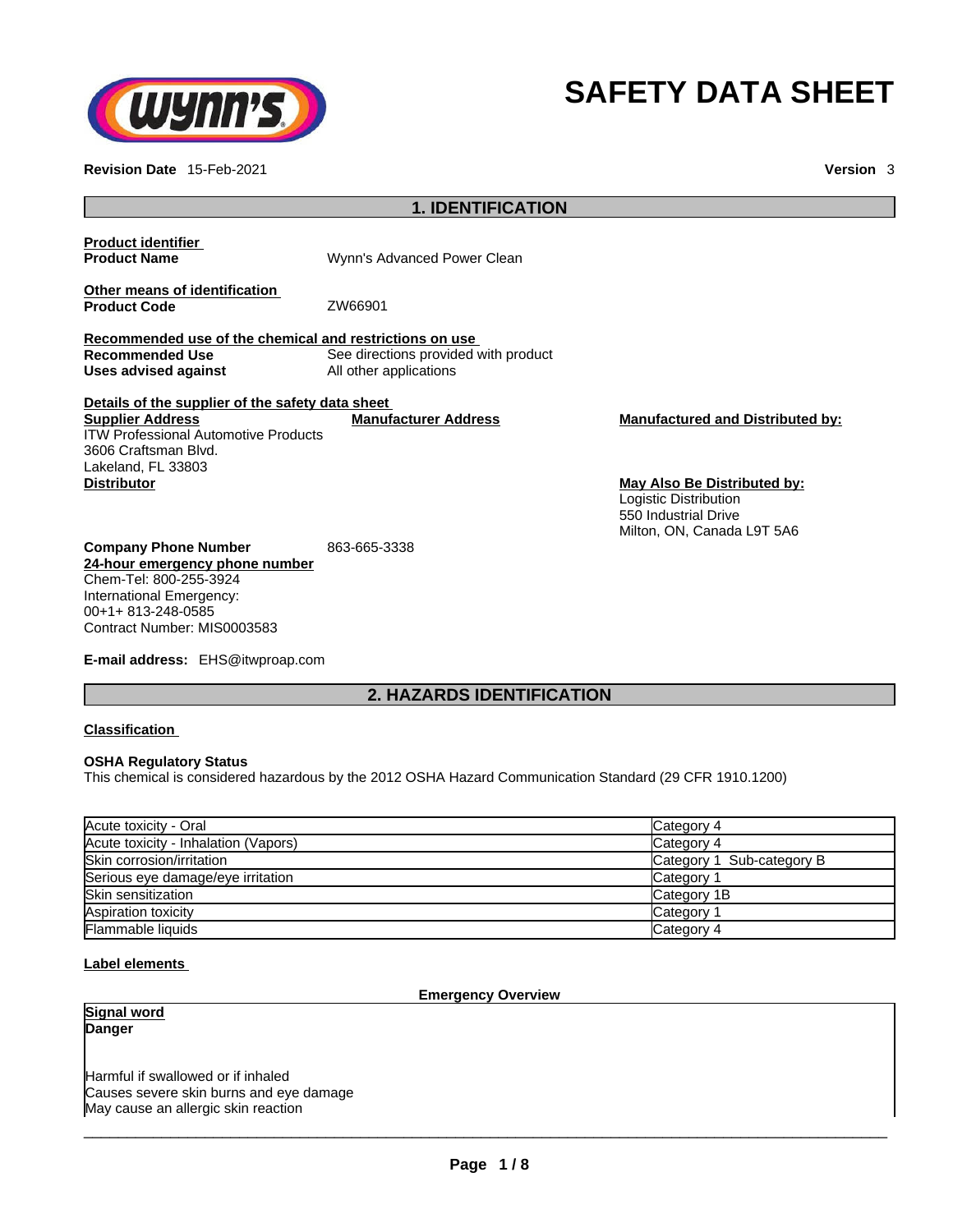

#### **Precautionary Statements - Prevention**

Wash face, hands and any exposed skin thoroughly after handling Do not eat, drink or smoke when using this product Use only outdoors or in a well-ventilated area Do not breathe dust/fume/gas/mist/vapors/spray Wear protective gloves/protective clothing/eye protection/face protection Contaminated work clothing should not be allowed out of the workplace Keep away from heat/sparks/open flames/hot surfaces. - No smoking

#### **Precautionary Statements - Response**

Immediately call a POISON CENTER or doctor/physician Specific treatment (see .? on this label)

IF IN EYES: Rinse cautiously with water for several minutes. Remove contact lenses, if present and easy to do. Continue rinsing Immediately call a POISON CENTER or doctor/physician IF ON SKIN (or hair): Remove/Take off immediately all contaminated clothing. Rinse skin with water/shower Wash contaminated clothing before reuse If skin irritation or rash occurs: Get medical advice/attention IF INHALED: Remove victim to fresh air and keep at rest in a position comfortable for breathing Call a POISON CENTER or doctor/physician if you feel unwell Immediately call a POISON CENTER or doctor/physician IF SWALLOWED: Immediately call a POISON CENTER or doctor/physician Do NOT induce vomiting Rinse mouth In case of fire: Use CO2, dry chemical, or foam to extinguish.

#### **Precautionary Statements - Storage**

Store locked up Store in a well-ventilated place. Keep cool

#### **Precautionary Statements - Disposal**

Dispose of contents/container to an approved waste disposal plant

# **Hazards not otherwise classified (HNOC)**

Not applicable

#### **Other Information**

May be harmful in contact with skin. Toxic to aquatic life with long lasting effects.

Unknown acute toxicity 4.1443904 % of the mixture consists of ingredient(s) of unknown toxicity

# **3. COMPOSITION/INFORMATION ON INGREDIENTS**

| . .<br>Chemical<br>Name                                                      | 'NC<br>AS. ' | .<br>$\Omega$<br>We<br>eiaht-% |
|------------------------------------------------------------------------------|--------------|--------------------------------|
| $- \cdot$<br>$\cdot \cdot \cdot$<br>hvdrotreated<br>Detroleum<br>Distillates | -<br>n'/     | $\overline{\phantom{a}}$<br>40 |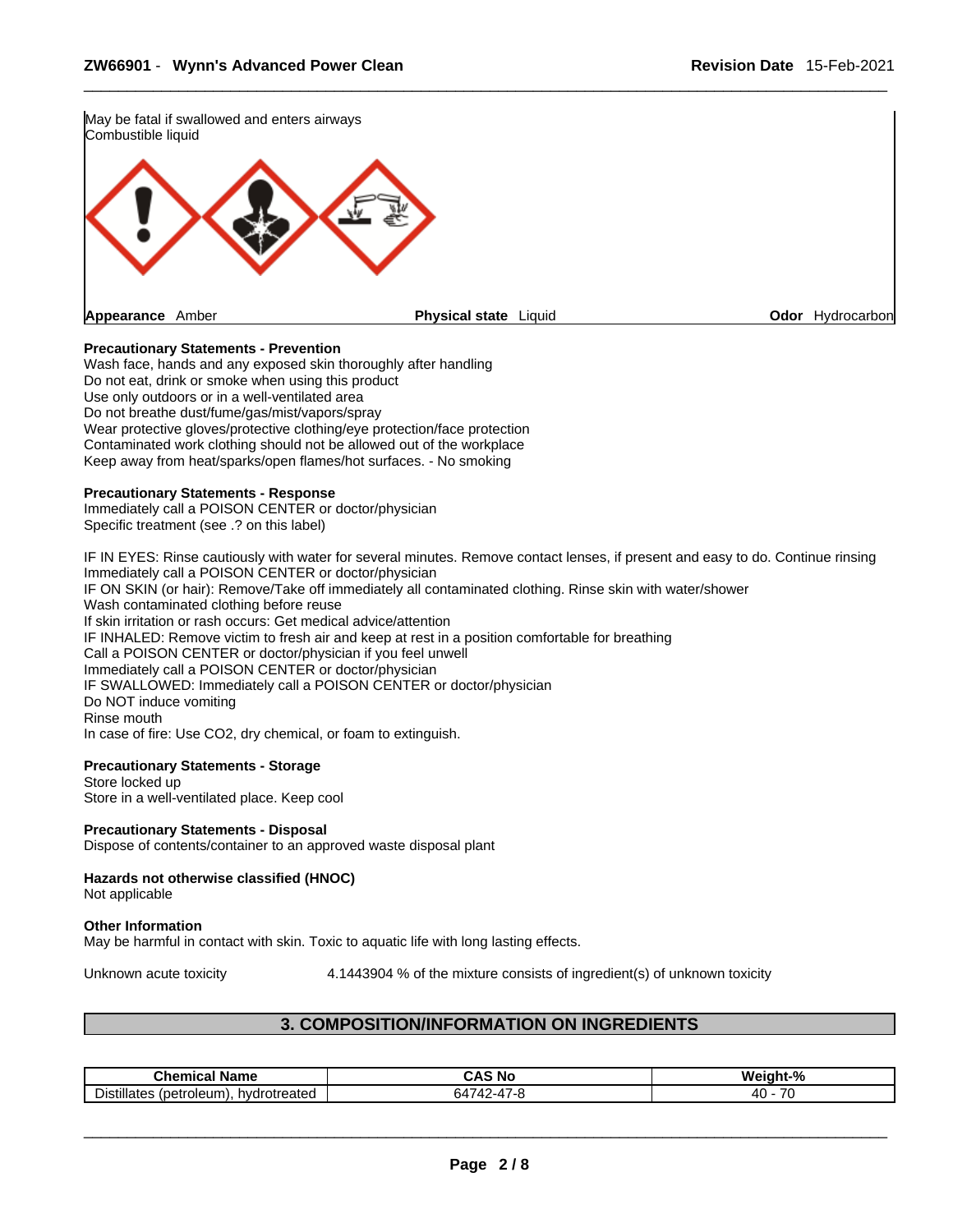| light                                                                                               |                                                                                                                                                                                                                         |           |
|-----------------------------------------------------------------------------------------------------|-------------------------------------------------------------------------------------------------------------------------------------------------------------------------------------------------------------------------|-----------|
| Polyether amine                                                                                     | <b>TRADE SECRET</b>                                                                                                                                                                                                     | $15 - 40$ |
| Cl2 to Cl4 t-alkyl amines                                                                           | 68955-53-3                                                                                                                                                                                                              | $3 - 7$   |
| Alkyl aminoester                                                                                    | <b>TRADE SECRET</b>                                                                                                                                                                                                     | $1 - 5$   |
|                                                                                                     | <b>4. FIRST AID MEASURES</b>                                                                                                                                                                                            |           |
| Description of first aid measures                                                                   |                                                                                                                                                                                                                         |           |
| <b>General advice</b>                                                                               | If symptoms persist, call a physician.                                                                                                                                                                                  |           |
| Eye contact                                                                                         | Immediately flush with plenty of water. After initial flushing, remove any contact lenses and<br>continue flushing for at least 15 minutes. Keep eye wide open while rinsing. If symptoms<br>persist, call a physician. |           |
| <b>Skin contact</b>                                                                                 | Immediate medical attention is not required. Wash off immediately with soap and plenty of<br>water while removing all contaminated clothes and shoes. If skin irritation persists, call a<br>physician.                 |           |
| <b>Inhalation</b>                                                                                   | Immediate medical attention is not required. If symptoms persist, call a physician. Move to<br>fresh air in case of accidental inhalation of vapors or decomposition products.                                          |           |
| Ingestion                                                                                           | Clean mouth with water and drink afterwards plenty of water. Never give anything by mouth<br>to an unconscious person. Call a physician. Do NOT induce vomiting.                                                        |           |
| Self-protection of the first aider                                                                  | Use personal protective equipment as required.                                                                                                                                                                          |           |
| Most important symptoms and effects, both acute and delayed                                         |                                                                                                                                                                                                                         |           |
| <b>Symptoms</b>                                                                                     | See section 2 for more information.                                                                                                                                                                                     |           |
|                                                                                                     | Indication of any immediate medical attention and special treatment needed                                                                                                                                              |           |
| Note to physicians                                                                                  | Treat symptomatically.                                                                                                                                                                                                  |           |
|                                                                                                     | <b>5. FIRE-FIGHTING MEASURES</b>                                                                                                                                                                                        |           |
| Suitable extinguishing media                                                                        | Use, Use dry chemical, Carbon dioxide (CO2), Water spray (fog), Alcohol resistant foam                                                                                                                                  |           |
| Unsuitable extinguishing media<br>Do not use a solid water stream as it may scatter and spread fire |                                                                                                                                                                                                                         |           |
| Specific hazards arising from the chemical                                                          | Keep product and empty container away from heat and sources of ignition. Risk of ignition.                                                                                                                              |           |
| <b>Explosion data</b>                                                                               |                                                                                                                                                                                                                         |           |

**Sensitivity to Mechanical Impact** None. **Sensitivity to Static Discharge** None.

# **Protective equipment and precautions for firefighters**

As in any fire, wear self-contained breathing apparatus pressure-demand, MSHA/NIOSH (approved or equivalent) and full protective gear.

# **6. ACCIDENTAL RELEASE MEASURES**

#### **Personal precautions, protective equipment and emergency procedures**

Personal precautions **Use personal protective equipment as required.** Remove all sources of ignition. Evacuate personnel to safe areas. Keep people away from and upwind of spill/leak. Pay attention to flashback. Take precautionary measures against static discharges.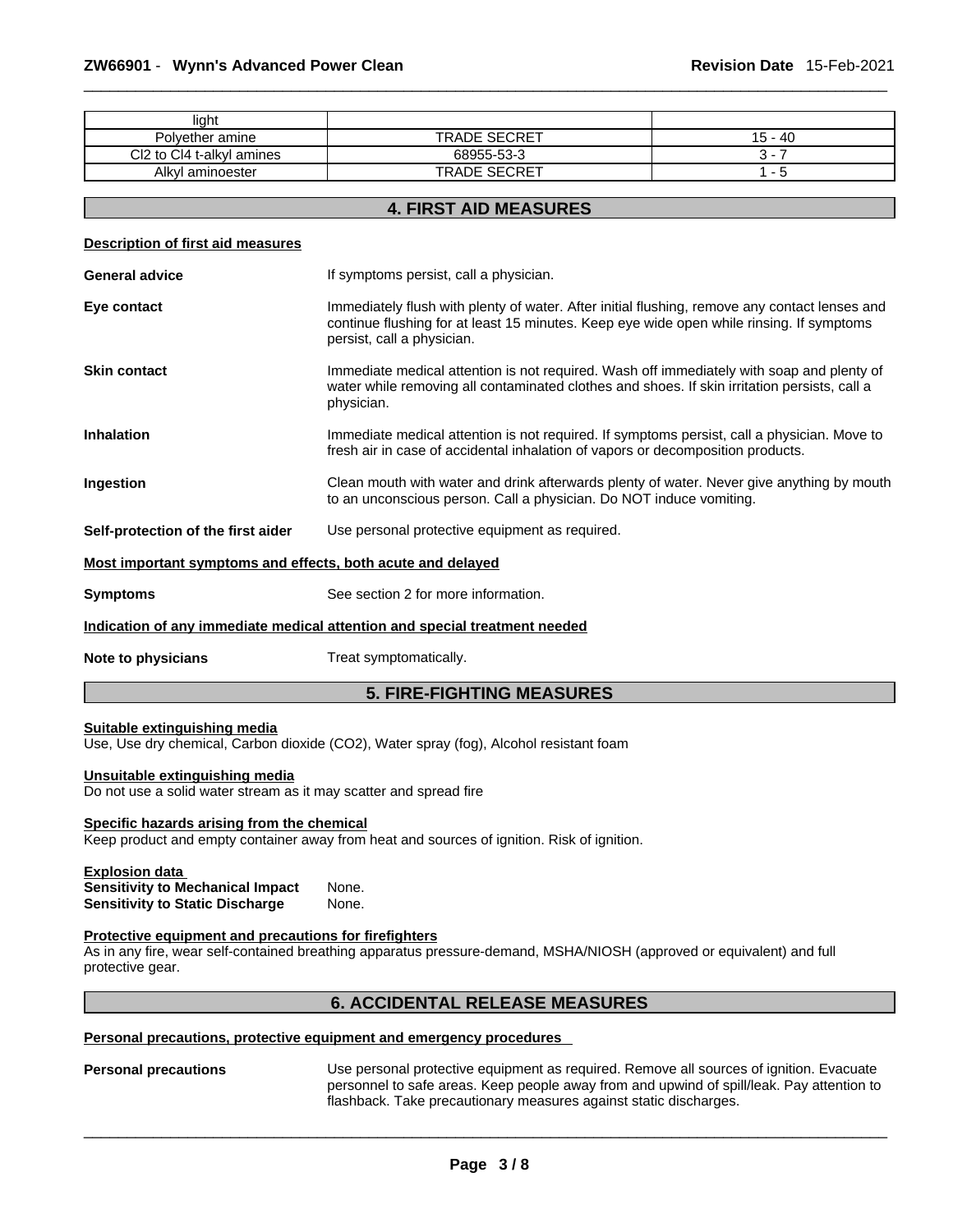| <b>Environmental precautions</b>                             |                                                                                                                                                                                                                                                                                                                                                                                              |  |
|--------------------------------------------------------------|----------------------------------------------------------------------------------------------------------------------------------------------------------------------------------------------------------------------------------------------------------------------------------------------------------------------------------------------------------------------------------------------|--|
| <b>Environmental precautions</b>                             | See section 12 for additional ecological information. Do not flush into surface water or<br>sanitary sewer system. Prevent further leakage or spillage if safe to do so. Prevent product<br>from entering drains.                                                                                                                                                                            |  |
| Methods and material for containment and cleaning up         |                                                                                                                                                                                                                                                                                                                                                                                              |  |
| <b>Methods for containment</b>                               | Prevent further leakage or spillage if safe to do so.                                                                                                                                                                                                                                                                                                                                        |  |
| Methods for cleaning up                                      | Soak up with inert absorbent material. Dam up. Pick up and transfer to properly labeled<br>containers. Take precautionary measures against static discharges.                                                                                                                                                                                                                                |  |
| Prevention of secondary hazards                              | Clean contaminated objects and areas thoroughly observing environmental regulations.                                                                                                                                                                                                                                                                                                         |  |
|                                                              | 7. HANDLING AND STORAGE                                                                                                                                                                                                                                                                                                                                                                      |  |
| <b>Precautions for safe handling</b>                         |                                                                                                                                                                                                                                                                                                                                                                                              |  |
| Advice on safe handling                                      | Use with local exhaust ventilation. All equipment used when handling the product must be<br>grounded. Keep away from heat/sparks/open flames/hot surfaces. - No smoking. Use<br>personal protective equipment as required. Do not breathe<br>dust/fume/gas/mist/vapors/spray. Take necessary action to avoid static electricity discharge<br>(which might cause ignition of organic vapors). |  |
| Conditions for safe storage, including any incompatibilities |                                                                                                                                                                                                                                                                                                                                                                                              |  |
| <b>Storage Conditions</b>                                    | Keep away from heat, sparks, flame and other sources of ignition (i.e., pilot lights, electric<br>motors and static electricity). Keep containers tightly closed in a cool, well-ventilated place.<br>Keep away from heat. Keep in properly labeled containers.                                                                                                                              |  |
| Incompatible materials                                       | Strong oxidizing agents                                                                                                                                                                                                                                                                                                                                                                      |  |
|                                                              | 8. EXPOSURE CONTROLS/PERSONAL PROTECTION                                                                                                                                                                                                                                                                                                                                                     |  |
| <b>Control parameters</b>                                    |                                                                                                                                                                                                                                                                                                                                                                                              |  |

# **Exposure Guidelines** .

*NIOSH IDLH Immediately Dangerous to Life or Health* 

| <b>Other Information</b> | Vacated limits revoked by the Court of Appeals decision in AFL-CIO v. OSHA, 965 F.2d 962 |
|--------------------------|------------------------------------------------------------------------------------------|
|                          | (11th Cir., 1992).                                                                       |

# **Appropriate engineering controls**

**Engineering Controls** Showers Eyewash stations Ventilation systems

## **Individual protection measures, such as personal protective equipment**

| <b>Eye/face protection</b>            | Tight sealing safety goggles.                                                                                                                                                                                       |
|---------------------------------------|---------------------------------------------------------------------------------------------------------------------------------------------------------------------------------------------------------------------|
| Skin and body protection              | Wear protective natural rubber, nitrile rubber, Neoprene™ or PVC gloves.                                                                                                                                            |
| <b>Respiratory protection</b>         | No protection equipment is needed under normal use conditions. If respiratory irritation is<br>experienced a NIOSH approved air-purifying respirator with organic vapor cartridges or<br>canisters may be required. |
| <b>General Hygiene Considerations</b> | When using do not eat, drink or smoke. Regular cleaning of equipment, work area and<br>clothing is recommended.                                                                                                     |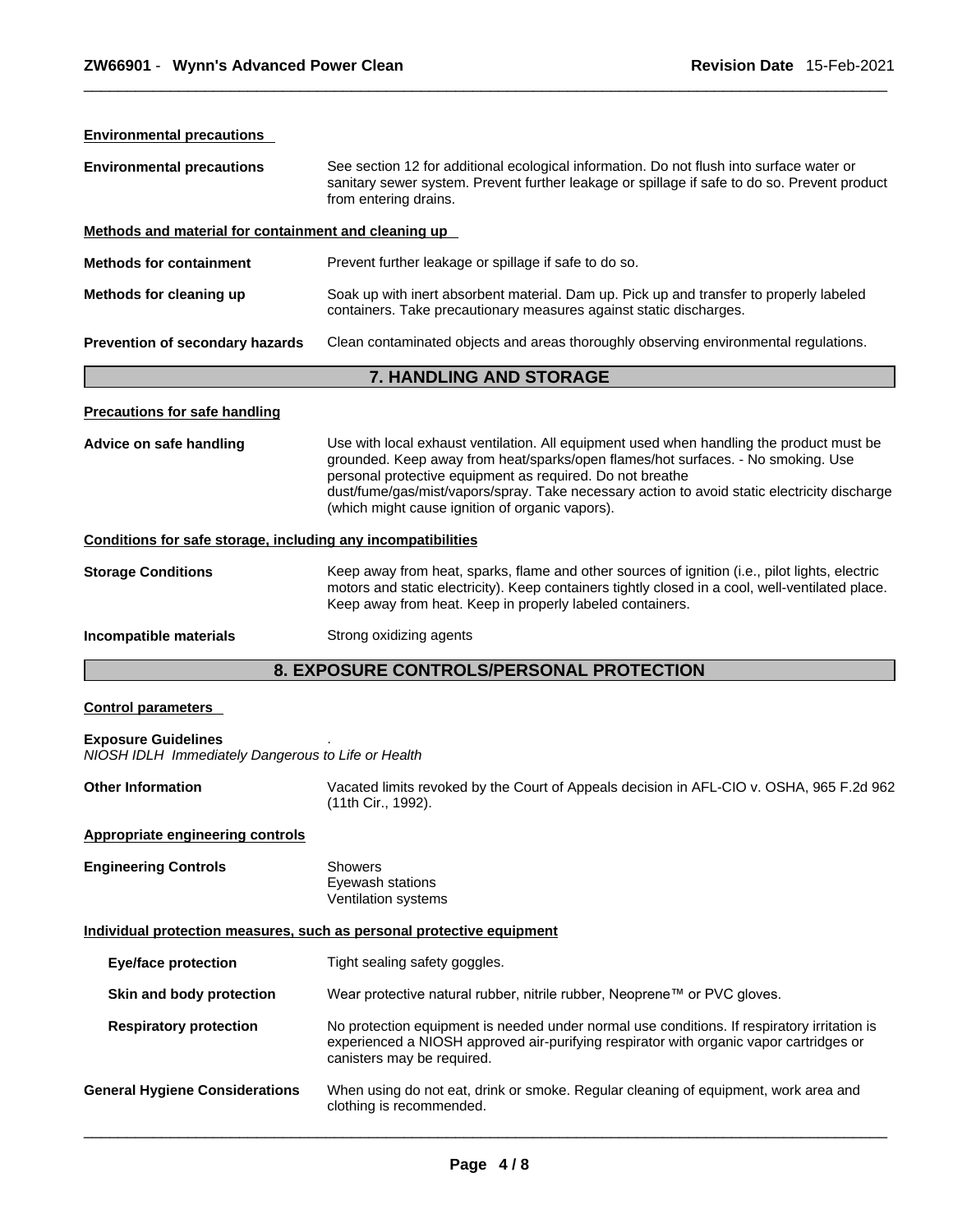# 9. PHYSICAL AND CHEMICAL PROPERTIES

| 9.1. Information on basic physical and chemical properties |                          |           |
|------------------------------------------------------------|--------------------------|-----------|
| <b>Physical state</b>                                      | Liquid                   |           |
| Appearance                                                 | Amber                    |           |
| Odor                                                       | Hydrocarbon              |           |
| <b>Odor threshold</b>                                      | No information available |           |
| <b>Property</b>                                            | <b>Values</b>            | Remarks • |
| pН                                                         | No information available |           |
| Melting point / freezing point                             | No information available |           |
| Boiling point / boiling range                              | > 120 °C / > 248 °F      |           |
| <b>Flash point</b>                                         | > 72 °C / > 162 °F       |           |
| <b>Evaporation rate</b>                                    | No information available |           |
| <b>Flammability (solid, gas)</b>                           | No information available |           |
| <b>Flammability Limit in Air</b>                           |                          |           |
| <b>Upper flammability limit:</b>                           | No information available |           |
| Lower flammability limit:                                  | No information available |           |
| Vapor pressure                                             | No information available |           |
| <b>Vapor density</b>                                       | No information available |           |
| <b>Relative density</b>                                    | No information available |           |
| <b>Water solubility</b>                                    | Insoluble in water       |           |
| Solubility(ies)                                            | No information available |           |
| <b>Partition coefficient</b>                               | No information available |           |
| <b>Autoignition temperature</b>                            | No information available |           |
| <b>Decomposition temperature</b>                           | No information available |           |
| <b>Kinematic viscosity</b>                                 | 2 $mm2/s$                |           |
| <b>Dynamic viscosity</b>                                   | No information available |           |
| <b>Explosive properties</b>                                | No information available |           |
| <b>Oxidizing properties</b>                                | No information available |           |
| <b>Other Information</b>                                   |                          |           |
| Softening point                                            | No information available |           |
| <b>Molecular weight</b>                                    | No information available |           |
| <b>Density</b>                                             | 0.86                     |           |
| <b>Bulk density</b>                                        | No information available |           |

#### **Remarks • Method**

# **10. STABILITY AND REACTIVITY**

No information available

**Reactivity**  No information available

**Chemical stability**  Stable under normal conditions

## **Possibility of Hazardous Reactions**

**SADT (self-accelerating decomposition temperature)**

None under normal processing.

#### **Conditions to avoid**  Heat, flames and sparks.

**Incompatible materials**  Strong oxidizing agents

# **Hazardous Decomposition Products**

Carbon oxides

# **11. TOXICOLOGICAL INFORMATION**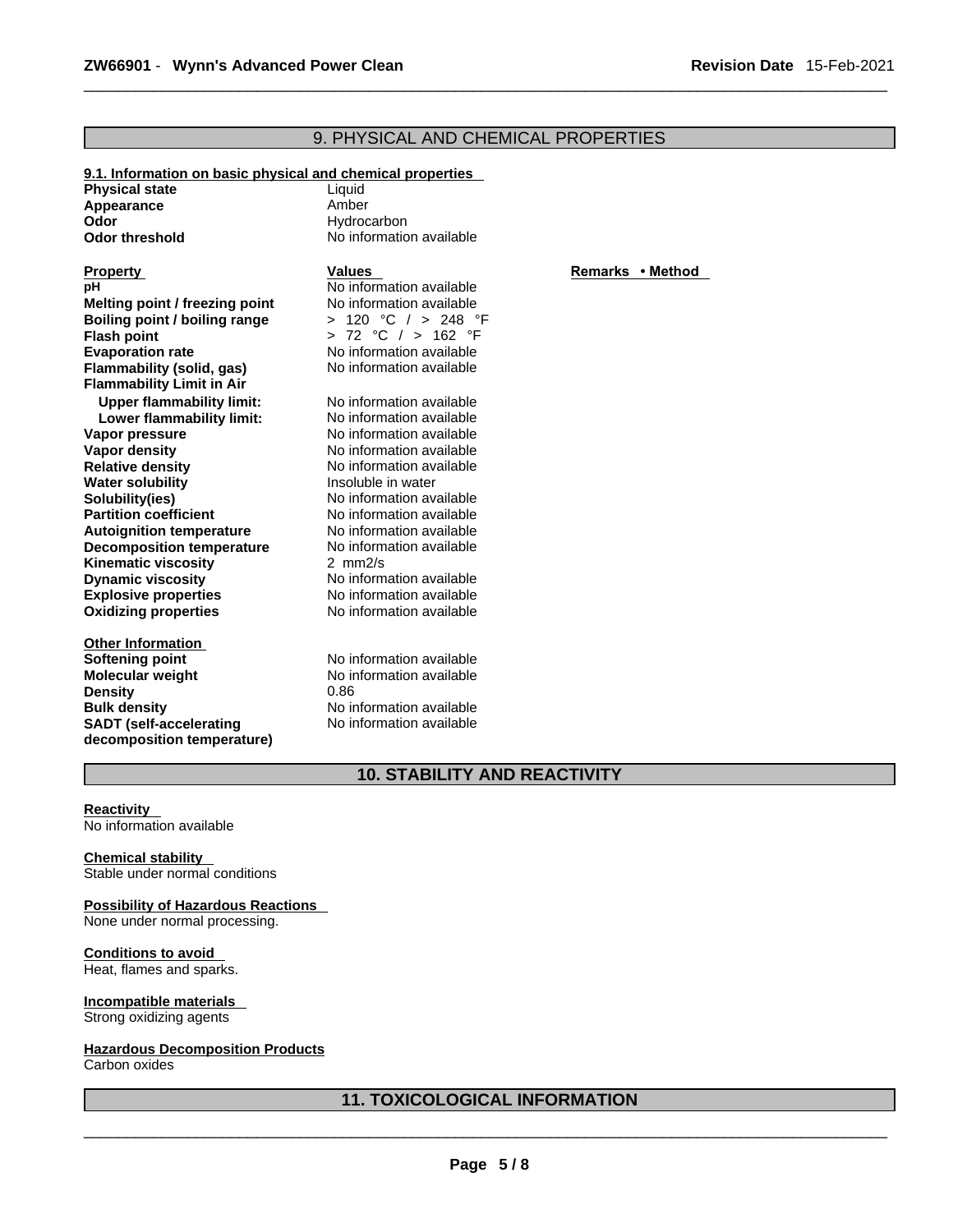**Information on likely routes of exposure**

| <b>Inhalation</b>   | May cause irritation of respiratory tract.                                         |
|---------------------|------------------------------------------------------------------------------------|
| Eye contact         | Contact with eyes may cause irritation. May cause redness and tearing of the eyes. |
| <b>Skin contact</b> | May cause skin irritation and/or dermatitis.                                       |
| Ingestion           | Ingestion may cause irritation to mucous membranes.                                |

| <b>Chemical Name</b>                                          | Oral LD50           | <b>Dermal LD50</b>    | <b>Inhalation LC50</b>   |
|---------------------------------------------------------------|---------------------|-----------------------|--------------------------|
| Distillates (petroleum), hydrotreated<br>llight<br>64742-47-8 | > 5000 mg/kg (Rat)  | > 2000 mg/kg (Rabbit) | $> 5.2$ mg/L (Rat) 4 h   |
| CI2 to CI4 t-alkyl amines<br>68955-53-3                       | $=$ 300 mg/kg (Rat) |                       | $\overline{\phantom{0}}$ |

#### **Information on toxicological effects**

**Symptoms** No information available.

#### **Delayed and immediate effects as well as chronic effects from short and long-term exposure**

| <b>Sensitization</b>   | No information available.                                                                |
|------------------------|------------------------------------------------------------------------------------------|
| Germ cell mutagenicity | No information available.                                                                |
| Carcinogenicity        | The table below indicates whether each agency has listed any ingredient as a carcinogen. |
|                        | The following values are calculated based on chapter 3.1 of the GHS document             |
| ATEmix (oral)          | 1115 mg/kg                                                                               |
| <b>ATEmix (dermal)</b> | 3320 mg/kg                                                                               |
|                        |                                                                                          |

| A I Emix (oral)           | 1115 mg/kg       |  |
|---------------------------|------------------|--|
| ATEmix (dermal)           | 3320 mg/kg       |  |
| ATEmix (inhalation-vapor) | $10 \text{ rad}$ |  |

# **12. ECOLOGICAL INFORMATION**

#### **Ecotoxicity**

0.02439 % of the mixture consists of component(s) of unknown hazards to the aquatic environment

# **Persistence and degradability**

No information available.

#### **Bioaccumulation**

No information available.

# **Mobility**

No information available.

#### **Other adverse effects**

No information available

# **13. DISPOSAL CONSIDERATIONS**

| Waste treatment methods       |                                                                                                        |
|-------------------------------|--------------------------------------------------------------------------------------------------------|
| <b>Disposal of wastes</b>     | Disposal should be in accordance with applicable regional, national and local laws and<br>regulations. |
| <b>Contaminated packaging</b> | Do not reuse container.                                                                                |
| <b>US EPA Waste Number</b>    | U165                                                                                                   |
|                               |                                                                                                        |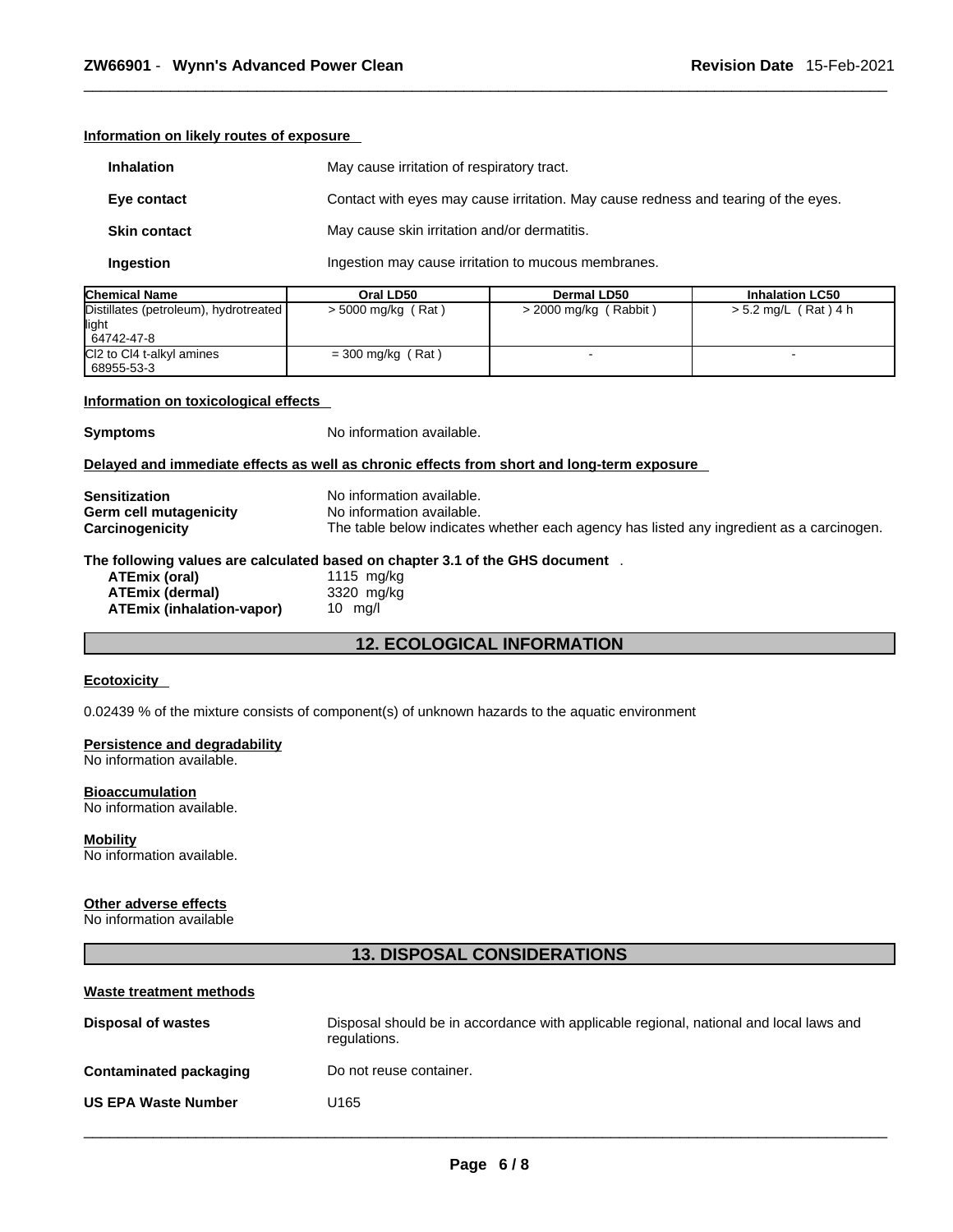This product contains one or more substances that are listed with the State of California as a hazardous waste.

## **14. TRANSPORT INFORMATION**

| Note:<br><b>DOT</b><br>UN/ID No<br>Proper shipping name<br><b>Hazard Class</b><br><b>Packing Group</b> | UN 2735<br>Amines, liquid, corrosive, n.o.s, (Polyether amine), Limited Quantity (LQ)<br>8<br>Ш       |
|--------------------------------------------------------------------------------------------------------|-------------------------------------------------------------------------------------------------------|
| <b>IATA</b><br>UN/ID No<br>Proper shipping name<br><b>Hazard Class</b><br><b>Packing Group</b>         | UN 2735<br>Amines, liquid, corrosive, n.o.s, (Polyether amine), Limited Quantity (LQ)<br>8<br>Ш       |
| <b>IMDG</b><br>UN/ID No<br>Proper shipping name<br><b>Hazard Class</b><br><b>Packing Group</b>         | UN 2735<br>2735 - Polyamines, liquid, corrosive, n.o.s, (Polyether amine), Limited Quantity (LQ)<br>8 |

| International Inventories |                   |  |  |  |
|---------------------------|-------------------|--|--|--|
| <b>TSCA</b>               | Complies          |  |  |  |
| <b>DSL/NDSL</b>           | Complies          |  |  |  |
| <b>EINECS/ELINCS</b>      | Complies          |  |  |  |
| <b>ENCS</b>               | <b>Not Listed</b> |  |  |  |
| <b>IECSC</b>              | Complies          |  |  |  |
| <b>KECL</b>               | Complies          |  |  |  |
| <b>PICCS</b>              | Complies          |  |  |  |
| <b>AICS</b>               | Complies          |  |  |  |
|                           |                   |  |  |  |

**15. REGULATORY INFORMATION** 

 **Legend:** 

**TSCA** - United States Toxic Substances Control Act Section 8(b) Inventory

**DSL/NDSL** - Canadian Domestic Substances List/Non-Domestic Substances List

 **EINECS/ELINCS** - European Inventory of Existing Chemical Substances/European List of Notified Chemical Substances

**ENCS** - Japan Existing and New Chemical Substances

**IECSC** - China Inventory of Existing Chemical Substances

**KECL** - Korean Existing and Evaluated Chemical Substances

**PICCS** - Philippines Inventory of Chemicals and Chemical Substances

**AICS** - Australian Inventory of Chemical Substances

#### **US Federal Regulations**

#### **SARA 313**

Section 313 of Title III of the Superfund Amendments and Reauthorization Act of 1986 (SARA). This product contains a chemical or chemicals which are subject to the reporting requirements of the Act and Title 40 of the Code of Federal Regulations, Part 372

| <b>Chemical Name</b>              | <b>SARA 313 - Threshold Values %</b> |
|-----------------------------------|--------------------------------------|
| Naphthalene - 91-20-3             | 0.1                                  |
| SARA 311/312 Hazard Categories    |                                      |
| Acute health hazard               | Yes                                  |
| <b>Chronic Health Hazard</b>      | No                                   |
| Fire hazard                       | Yes                                  |
| Sudden release of pressure hazard | No                                   |